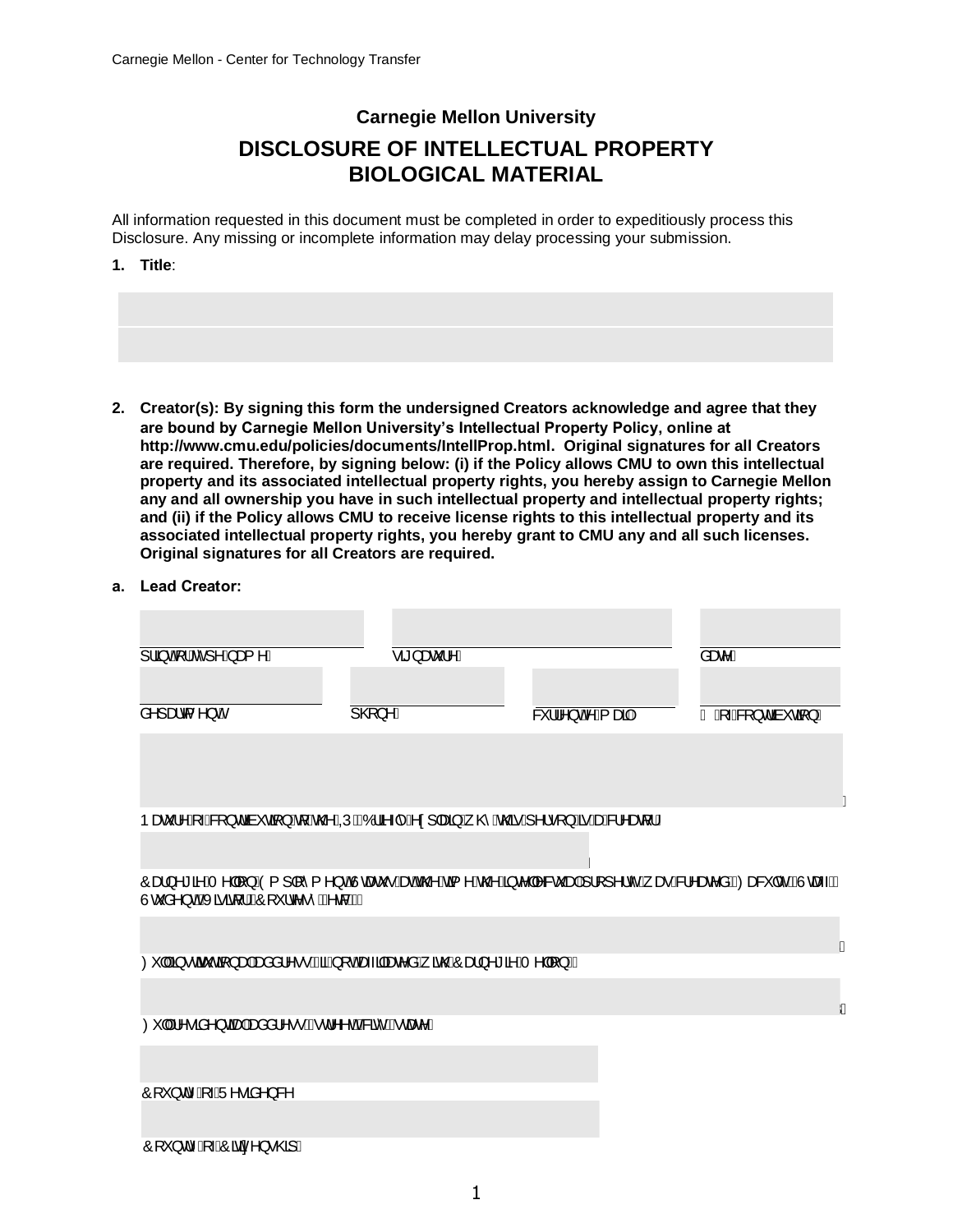## **b. Next Creator:**

| $\frac{1}{9}$ $\frac{3}{4}$ $\frac{1}{6}$ $\frac{1}{6}$ $\frac{1}{6}$ $\frac{1}{2}$ $\frac{1}{2}$ $\frac{1}{2}$ $\frac{1}{2}$ $\frac{1}{2}$ $\frac{1}{2}$ $\frac{1}{2}$ $\frac{1}{2}$ $\frac{1}{2}$ $\frac{1}{2}$ $\frac{1}{2}$ $\frac{1}{2}$ $\frac{1}{2}$ $\frac{1}{2}$ $\frac{1}{2}$ $\frac{1}{2}$ $\frac{1}{2}$ | $\overline{\bullet a}$ }æč¦^ $\overline{A}$ |                    | åæz^A             |
|---------------------------------------------------------------------------------------------------------------------------------------------------------------------------------------------------------------------------------------------------------------------------------------------------------------------|---------------------------------------------|--------------------|-------------------|
| å^] æd ( ^} oA                                                                                                                                                                                                                                                                                                      | $] @$ }^ $A$                                | & li^} o 4 Ej æã Á | ÃÁ,⊸4&[}dãà*cã[}Á |
|                                                                                                                                                                                                                                                                                                                     |                                             |                    |                   |
| Nature of contribution to the IP (Briefly explain why this person is a creator)                                                                                                                                                                                                                                     |                                             |                    |                   |
| Carnegie Mellon Employment Status at the time the intellectual property was created (Faculty, Staff,<br>Student, Visitor, Courtesy, etc.)                                                                                                                                                                           |                                             |                    |                   |
| Full institutional address (if not affiliated with Carnegie Mellon)                                                                                                                                                                                                                                                 |                                             |                    |                   |
|                                                                                                                                                                                                                                                                                                                     |                                             |                    |                   |
| Full residential address (street, city, state)                                                                                                                                                                                                                                                                      |                                             |                    |                   |

\_\_\_\_\_\_\_\_\_\_\_\_\_\_\_\_\_\_\_\_\_\_\_\_\_\_\_\_\_\_\_\_\_\_\_\_\_\_\_\_\_\_\_\_\_\_\_\_\_\_\_\_ Country of Residence

\_\_\_\_\_\_\_\_\_\_\_\_\_\_\_\_\_\_\_\_\_\_\_\_\_\_\_\_\_\_\_\_\_\_\_\_\_\_\_\_\_\_\_\_\_\_\_\_\_\_\_\_ Country of Citizenship

#### **c. Next Creator:**

| ]¦ãjon[¦ké]^Á,æ{^Á                                                         | ∙ãී}æcॅ¦^Á |                                        | åæe^Å                    |
|----------------------------------------------------------------------------|------------|----------------------------------------|--------------------------|
| $a^{\lambda}$ ] æd $\lambda$ } oA                                          | ] @}^Á     | & "   ^ } o <sup>4</sup> Q # { a a { A | Á<br>ÃÁ, Á& [} dãn ča[}Á |
|                                                                            |            |                                        |                          |
| Þæč¦^Á{~ÁS{}dān`cā{}Á{Ác@^ÁQÚÁQÓ¦ã^-{^Á^¢] æã}Á, @`Ác@sÁ^¦•[}ÁsÁæÁS¦^æa{¦D |            |                                        |                          |

Oæ}^\*āAT^||[}AO{]|[^{^}cAJcaeč•AsenAc@Asã{^Ac@A§c^||^&c`ae}A}|[]^|c^A}ae^&|\^ae^aAQCea&`|c`EAJcae~El Ucઁå^}dBXããq{¦B2O[ˇ¦c^∙ˆBA^d&BD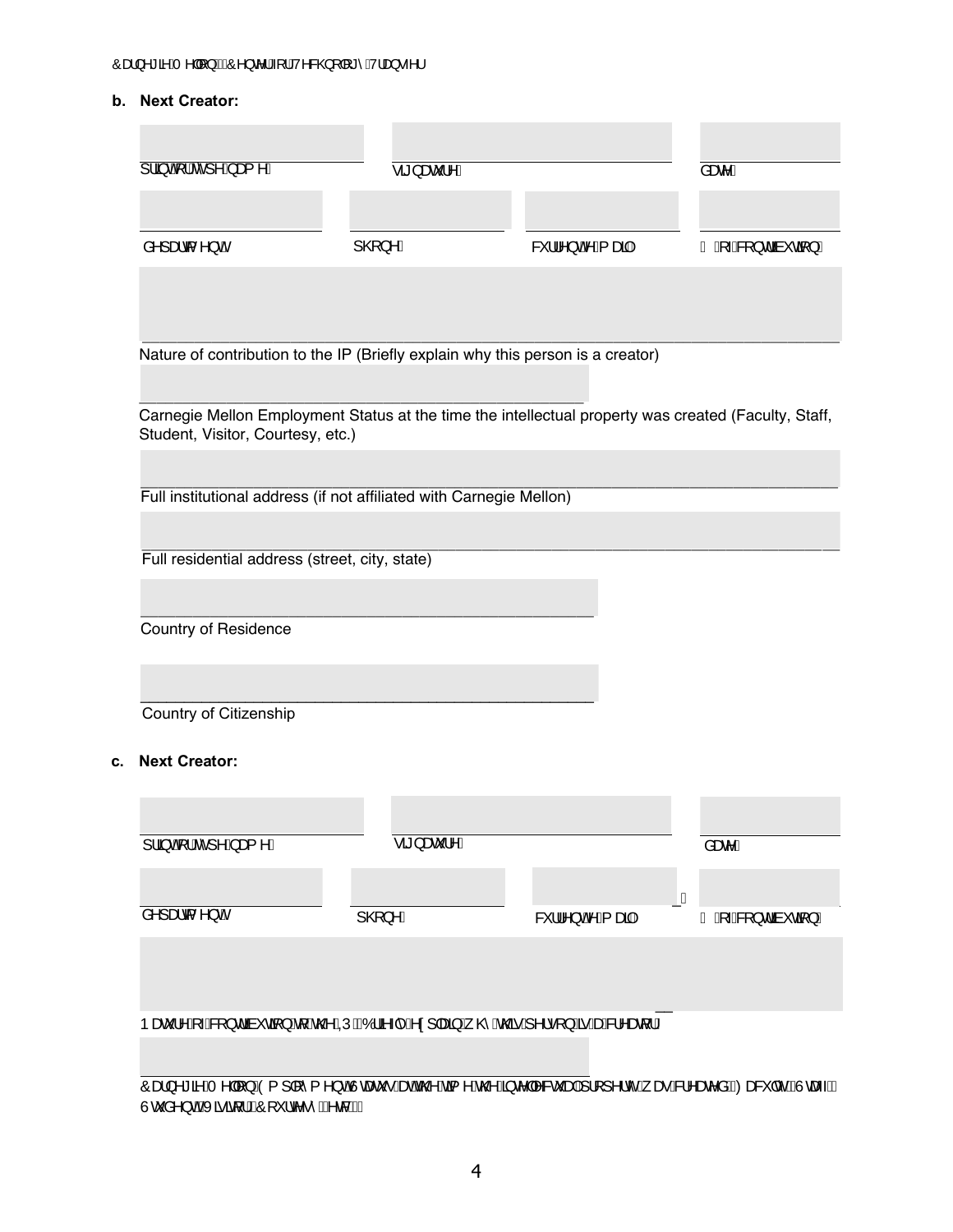$\varnothing$  ||Ánstitutional address (if not affiliated with Carnegie Mellon) $\acute{\textrm{A}}$ 

Full residential address (street, city, state)

O[`}d^Ą\-AJ^∙ãå^}&^*|* 

BBBBBBBBBBBBBBBBBBBBBBBBBBBBBBBBBBBBBBBBBBBBBBBBBBBBB O[ˇ}dˆĄ(⊸AOãã^}●@3]/

## **d. Next Creator:**

| print or type name                                                                                                                        | signature |                | date              |
|-------------------------------------------------------------------------------------------------------------------------------------------|-----------|----------------|-------------------|
|                                                                                                                                           |           |                |                   |
| department                                                                                                                                | phone     | current e-mail | % of contribution |
|                                                                                                                                           |           |                |                   |
|                                                                                                                                           |           |                |                   |
| Nature of contribution to the IP (Briefly explain why this person is a creator)                                                           |           |                |                   |
|                                                                                                                                           |           |                |                   |
| Carnegie Mellon Employment Status at the time the intellectual property was created (Faculty, Staff,<br>Student, Visitor, Courtesy, etc.) |           |                |                   |
|                                                                                                                                           |           |                |                   |
| Full institutional address (if not affiliated with Carnegie Mellon)                                                                       |           |                |                   |
|                                                                                                                                           |           |                |                   |
| Full residential address (street, city, state)                                                                                            |           |                |                   |
|                                                                                                                                           |           |                |                   |
| Country of Residence                                                                                                                      |           |                |                   |
|                                                                                                                                           |           |                |                   |
| <b>Country of Citizenship</b>                                                                                                             |           |                |                   |

\_\_\_\_\_\_\_\_\_\_\_\_\_\_\_\_\_\_\_\_\_\_\_\_\_\_\_\_\_\_\_\_\_\_\_\_\_\_\_\_\_\_\_\_\_\_\_\_\_\_\_\_\_\_\_\_\_\_\_\_\_\_\_\_\_\_\_\_\_\_\_\_\_\_\_\_\_\_\_\_\_

Please list additional inventor(s) and relevant information on an additional sheet.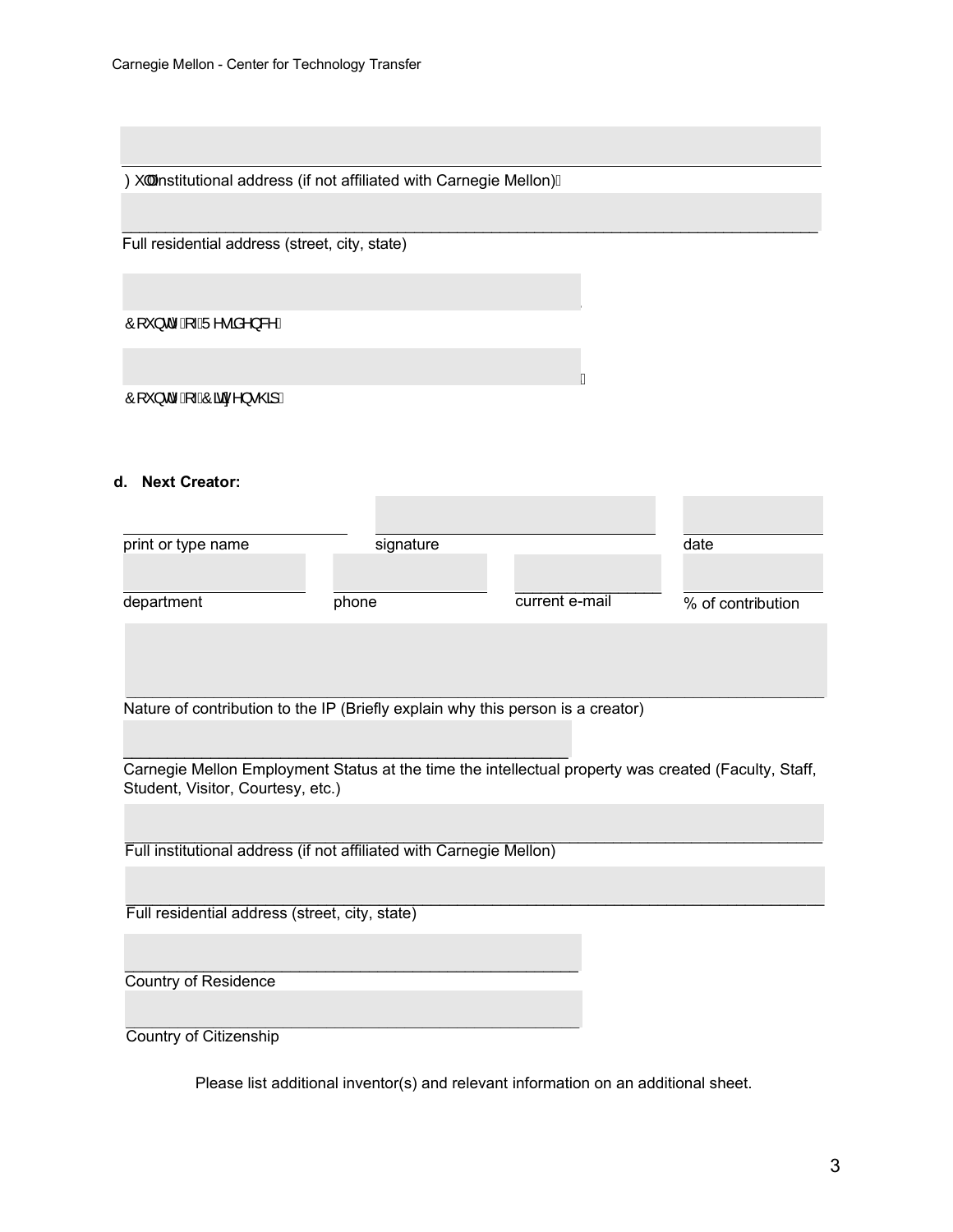Carnegie Mellon - Center for Technology Transfer

**3.** Please provide a short description of the biological material and, if applicable, please attach any related unpublished and/or previously published documents. Feel free to attach sketches, drawings, photographs, compositional characteristics (e.g. structure, sequence, strain), and other materials that help illustrate the description.

# **4. Intellectual Property Protections**

**For the question #4, please indicate the date in the format "Month/Day/ Year" (ex. 01/01/17).** 

State first date of:

- a. Completion
- b. Publication/ Disposition (outside of CMU)



## **5. Sponsorship / Use of 3rd Party Resources**

**a.**

| <b>External Sponsor(s)</b> | <b>CMU Oracle #(s)</b><br><b>AND</b> | Contract or Grant #(s) |
|----------------------------|--------------------------------------|------------------------|
|                            |                                      |                        |
|                            |                                      |                        |
|                            |                                      |                        |
|                            |                                      |                        |
|                            |                                      |                        |
|                            |                                      |                        |

(Your department administrator may be of assistance in identifying funding sources used.)

Have external sponsors been informed of or provided with the intellectual property?

#### **b.** Internal Sponsor (Department Research Funds, etc.)

- **c.** Was this intellectual property developed in collaboration with any other 3rd parties (companies, universities, etc.) or as a part of a research consortium? Please list below:
- **d.** Was there any third party material used in the development of this intellectual property? Please list below: